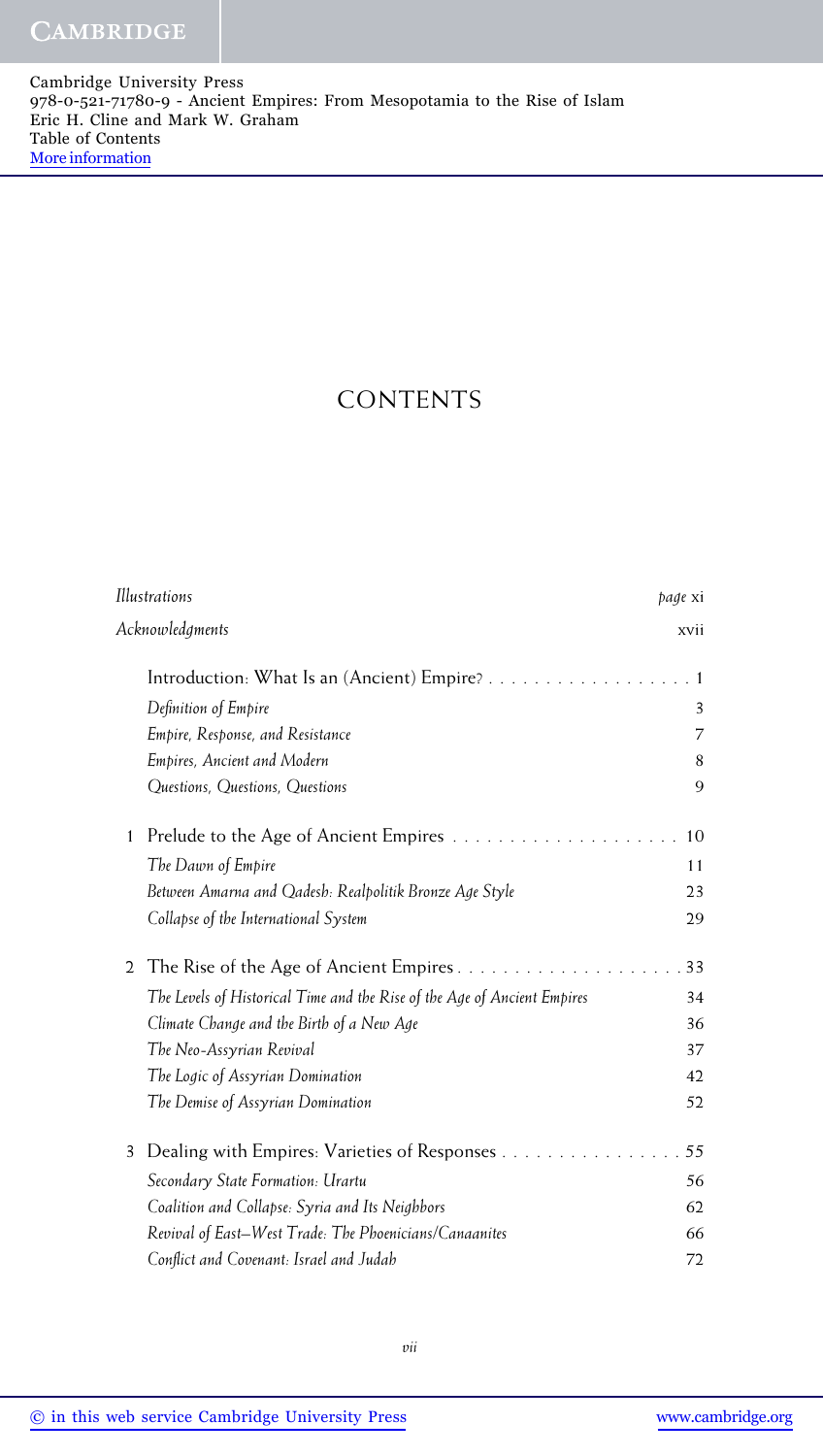## *viii* **CONTENTS**

|   | 4 Beyond the Near East: The Neo-Babylonian and Early                   |     |
|---|------------------------------------------------------------------------|-----|
|   |                                                                        | 80  |
|   | The Rise (and Fall) of the Neo-Babylonian Empire                       | 81  |
|   | Looking Back and Looking Ahead: Neo-Babylonian Rulership in Action     | 84  |
|   | Interlude: The People of the Book                                      | 89  |
|   | The Enigmatic Nabonidus and the Persian Takeover                       | 90  |
|   | The Rise of a Multiculturalist Empire: The Achaemenid Persians         | 92  |
|   | The Pragmatics of a Multicultural Empire                               | 98  |
|   | Responding to Empire                                                   | 101 |
| 5 | The Crucible of History: East Meets West                               | 103 |
|   | The Greek Expansion and the Birth of the Polis                         | 108 |
|   | The Ionian Intellectual Revolution and the Limits of Persian Tolerance | 112 |
|   | The Crucible of History                                                | 116 |
|   | The Greco-Persian War                                                  | 118 |
|   | Postlude: East, West, and Orientalism                                  | 124 |
|   | 6 Democracy and Empire between Athens and Alexander                    | 126 |
|   | A Golden Age (at Athens)                                               | 128 |
|   | Can a Democracy Run an Empire? The Peloponnesian War                   | 134 |
|   | The Empire Strikes Back: Alexander the Great                           | 142 |
| 7 | "Spear-Won" Empires: The Hellenistic Synthesis                         | 149 |
|   | Alexander's "Funeral Games"                                            | 150 |
|   | The Hellenistic IEMP Synthesis                                         | 153 |
|   | Empire and the City                                                    | 159 |
|   | The Individual in the Hellenistic World                                | 162 |
|   | Resistance and Revolt: Mauryans and Maccabees                          | 166 |
| 8 | The Western Mediterranean and the Rise of Rome173                      |     |
|   | The Western Mediterranean Setting                                      | 176 |
|   | Roman Beginnings: Inside and Outside                                   | 181 |
|   | The Roots of Roman Imperialism                                         | 189 |
| 9 | Imperium Sine Fine: Roman Imperialism and the End of the               |     |
|   |                                                                        | 199 |
|   | Rome versus Carthage                                                   | 200 |
|   | Symploké: Rome and the Hellenistic East                                | 204 |
|   | The Late Republic and the End of the Old Order                         | 210 |